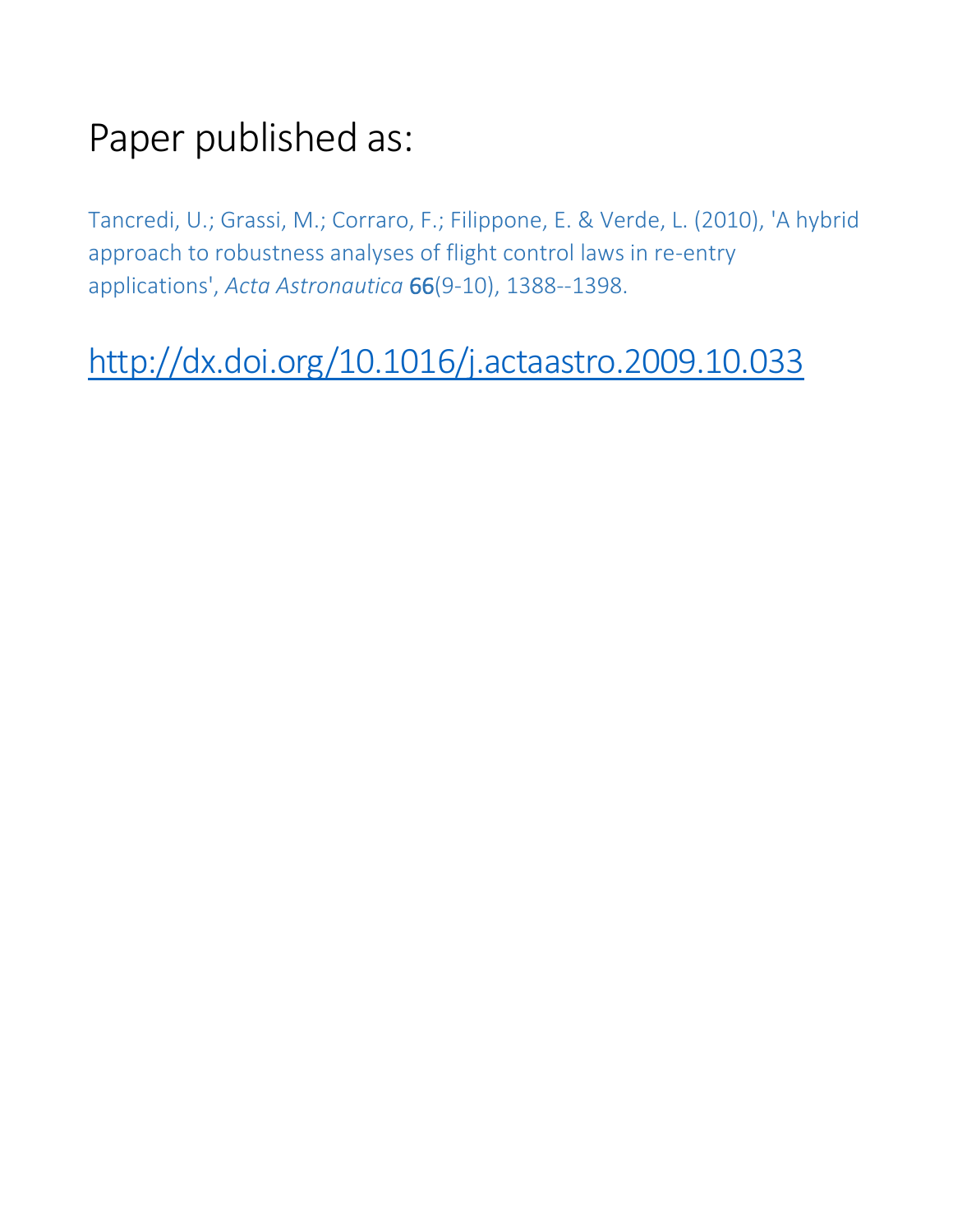# **A HYBRID APPROACH TO ROBUSTNESS ANALYSES OF FLIGHT CONTROL LAWS IN RE-ENTRY APPLICATIONS**

**Urbano Tancredi** 

*Department for Technologies, University of Naples "Parthenope," Napoli, Italy*  urbano.tancredi@uniparthenope.it

**Michele Grassi**

*Department of Aerospace Engineering, University of Naples "Federico II," Napoli, Italy*  michele.grassi@unina.it

**Federico Corraro, Edoardo Filippone, and Leopoldo Verde** 

*Italian Aerospace Research Center (CIRA), Flight Systems Department, Capua (CE), Italy*  f.corraro@cira.it , e.filippone@cira.it , l.verde@cira.it

## **ABSTRACT**

The present paper aims at improving the efficiency of the robustness analyses of flight control laws with respect to conventional techniques, especially when applied to vehicles following time–varying reference trajectories, such as in an atmospheric re-entry. A nonlinear robustness criterion is proposed, stemming from the Practical Stability framework, which allows dealing effectively with such cases. A novel approach is presented, which exploits the convexity of linear time varying systems, coupled to an approximate description of the original nonlinear system by a certain number of its timevarying linearizations. The suitability of the approximating systems is evaluated in a probabilistic fashion making use of the Unscented Transformation technique. The method effectiveness and potentials are ascertained by application to the robustness analysis of the longitudinal flight control laws of the Italian Aerospace Research Center (CIRA) experimental vehicle USV.

## **1 INTRODUCTION**

A general problem that arises during the design phase of an aerospace system and when verifying the control performance and stability robustness is to assess vehicle compliance with a set of mission requirements, in face of uncertain parameters ranging in given subsets. In particular, during the Flight Control Laws (FCL) design and verification phases, robustness analyses are frequently required in order to drive the FCL refinement process. In these cases, it is useful to estimate the uncertainty ranges that guarantee compliance to a requirement. This allows, for instance, establishing the limiting operating conditions for an FCL candidate, or meaningfully selecting a limited set of worst cases for the control design upgrade, thanks also to a simpler understanding of the underlying physics and the effects that these uncertainty combinations produce on the trajectory. The present paper deals with the problem of analyzing the robustness with respect to parametric uncertainties of FCL for vehicles performing an atmospheric re-entry. This is a challenging application for robustness analyses, because, among others, of stringent requirements on the trajectories that can be safely flown, and of significant uncertainties on the design parameters, most notably on aerodynamic coefficients.

State-of-the-art robustness analysis techniques mainly exploit the possibility of describing the nonlinear system dynamics applying the small perturbation theory around pre-defined stationary equilibrium points. However, given the unsteady nature of the re-entry trajectory, the extended range of flight regimes, the large uncertainty and disturbances ranges, the vehicle trajectory can be poorly represented assuming trimmed stationary flight or quasi-steady maneuvers, which calls for different approaches. In addition, in these applications, uncertain perturbations that do not vanish on the system reference trajectory are typically present. This implies that the classical concept of stability of equilibrium points cannot be applied, and the system robustness is better analyzed in an input-output setting [1].

Presently, when analyzing a re-entry mission, Monte Carlo based simulations are customary used with the drawback to not get useful information for vehicle or control system design refinement and or modification, but giving only a global assessment of the system compliance to a requirement, assuming pre-defined statistic characterization of the uncertain parameters (which are not always available).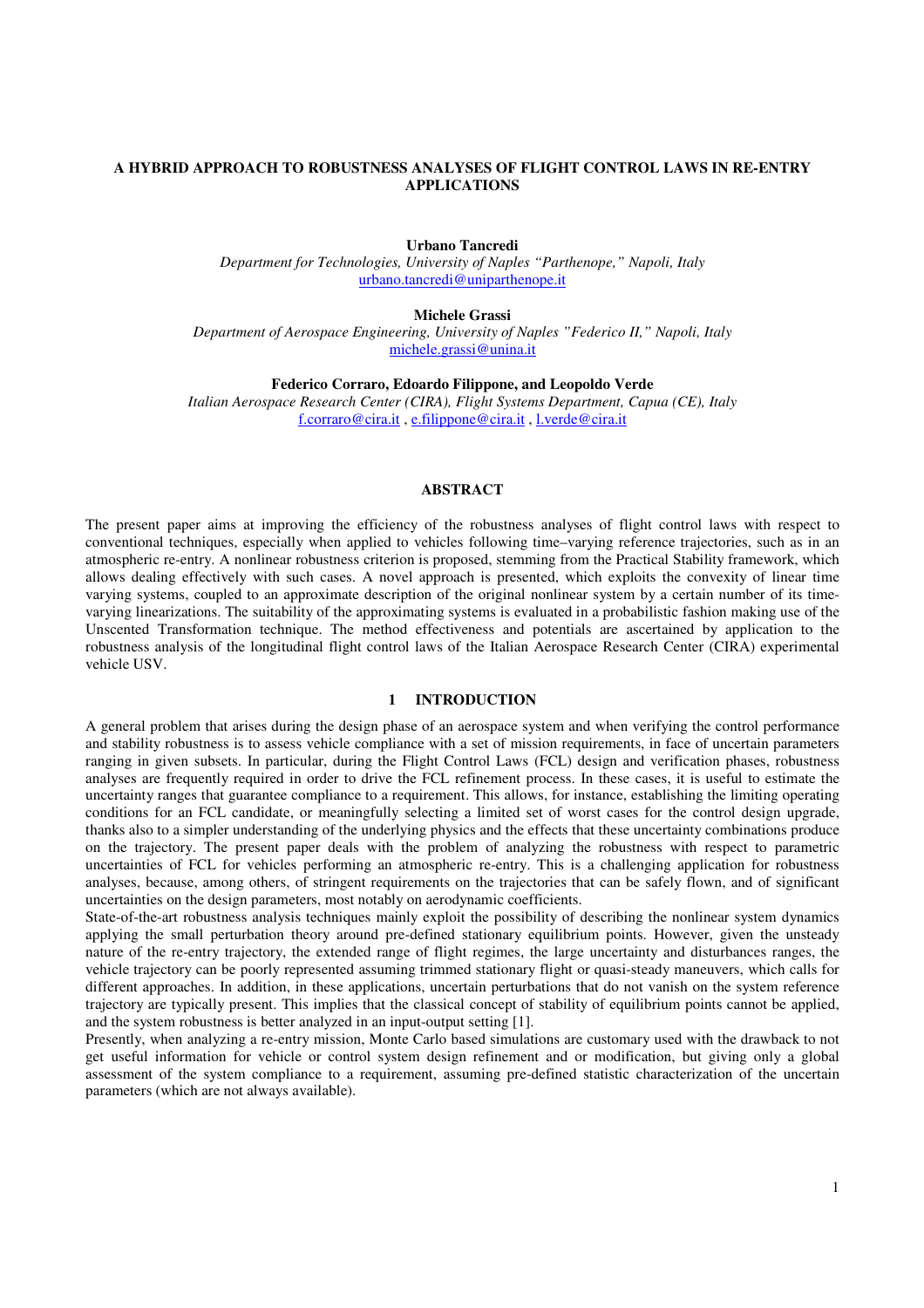For these reasons, Monte Carlo techniques are not suited to perform robustness analyses in the early phases of the FCL design cycle, where it is essential to provide information to support the design refinement process. The customary employed approach in this framework is an extension of LTI systems – based robustness analysis techniques also to these timevarying applications, making use of frozen-time linearization theory. However, frozen-time linearization has severe inherent limitations [2], and, as non-vanishing uncertainties are taken into account, this approach lacks coherence. This implies that even an effective LTI–based robust stability analysis approach can deliver only indicative results, often heavily conservative, when used in the context of the considered applications. Therefore, previously unidentified criticalities or excessively conservative design choices can emerge in the final stages of the FCL design and verification loop, calling for additional time-consuming iterations. This results into an inefficient design process, in which extensive nonlinear simulations and physical phenomenon understanding are continuously required to support the robustness analyses results, as in the Space Shuttle case [3].

A novel approach to robustness analysis in the uncertain parameters space is presented, aimed at improving the efficiency of the design upgrade process with respect to conventional techniques, especially when applied to re-entry applications. This is done by delivering feedback on the causes of requirement violation for supporting the FCL design refinement, and thus the approach is intended to be used before robustness is finally assessed with MC analysis. To this end, the robustness analysis problem is formulated as determining the subset of the uncertain parameters domain in which a criterion translating mission requirements is matched. This allows estimating the uncertainty ranges that guarantee compliance to such requirements. The practical stability concept [4] is proposed as a robustness criterion, which allows handling rigorously re-entry applications peculiarities. However, no well-established approaches exist for the practical stability analysis of a nonlinear system. Current methods for analyzing the practical stability property suffer of significant drawbacks when considered from an applicability perspective. Indeed, examples of their application in cases of practical interest within the robustness analysis context are quite scarce.

In a previous work by the authors [5], this robustness analysis problem was approached by combining practical stability analysis methods for Linear Time Varying (LTV) systems with an approximate description of the original nonlinear system by a certain number of its time-varying linearizations. However, determination of which time-varying linearizations were appropriate for approximating the nonlinear system was found to be an intractable problem, and the approximation was thus performed heuristically. The present paper advances the previous work by employing probabilistic techniques to avoid introducing heuristic assumptions. In particular, suitability of the LTV approximating systems is evaluated in a probabilistic fashion making use of the Unscented Transformation technique [6]. Then, the practical stability analysis is performed by means of a deterministic approach exploiting the convexity–preserving nature of LTV systems. As a result, we obtain a hybrid probabilistic – deterministic approach, capable of solving the robustness analysis problem with no heuristic assumptions. The method effectiveness and potentials are ascertained by application to a problem of practical engineering interest, within the framework of the Italian Aerospace Research Center (CIRA) experimental vehicle USV [7].

## **2 PROBLEM SETTING**

In the following, we briefly recall the robustness analysis problem setting and the practical stability criterion. For a more detailed description, the interested reader is referred to [5].

In order to provide a flight dynamics description suitable to winged vehicles performing an atmospheric re-entry, let us consider the following dynamical system:

$$
x = f(t, x, \pi) \qquad y = g(t, x, \pi) \tag{1}
$$

where  $x \in \mathbb{R}^n$  is the state vector,  $y \in \mathbb{R}^m$  is the output vector,  $f(\cdot)$  is the nonlinear dynamics function,  $g(\cdot)$  is the output function, and  $\pi$  is the vector of parametric uncertainties. Let us assume to have a finite number  $p$  of parametric uncertainties, with zero nominal value, and that the uncertainties are enclosed in a bounded set  $\Pi \subseteq \mathbb{R}^p$ . Dependency on an input signal  $u(\cdot)$  is taken into account within the  $f(r)$  and  $g(r)$  functions. The above model is well suited to represent the typical closed-loop augmented dynamics of an atmospheric re-entry vehicle. For instance, the input signal  $u(\cdot)$  can describe the FCL conventionally used for atmospheric re-entry applications, i.e. a gain-scheduled inner-loop PID control scheme coupled with a time-varying guidance law, possibly dependent on the system state as well. In this case, indeed, the gain scheduling can be taken into account by the dependency on the state variables (and time if needed), and the PID action by dependencies on the state, on its time integral (which adds up to the open-loop system's state) and derivative, respectively.

Given the applications we wish to describe, we refer to time-varying reference trajectories rather than stationary operating conditions. This could be due to the lack of stationary equilibrium solutions for system (1), as in the case of an un-powered re-entry vehicle in steep gliding flight. In addition, these trajectories are usually defined on a finite-time domain, which we will explicitly take into account by assuming that *t*∈*[0,T]*, where the initial epoch is taken equal to zero for simplicity and *T*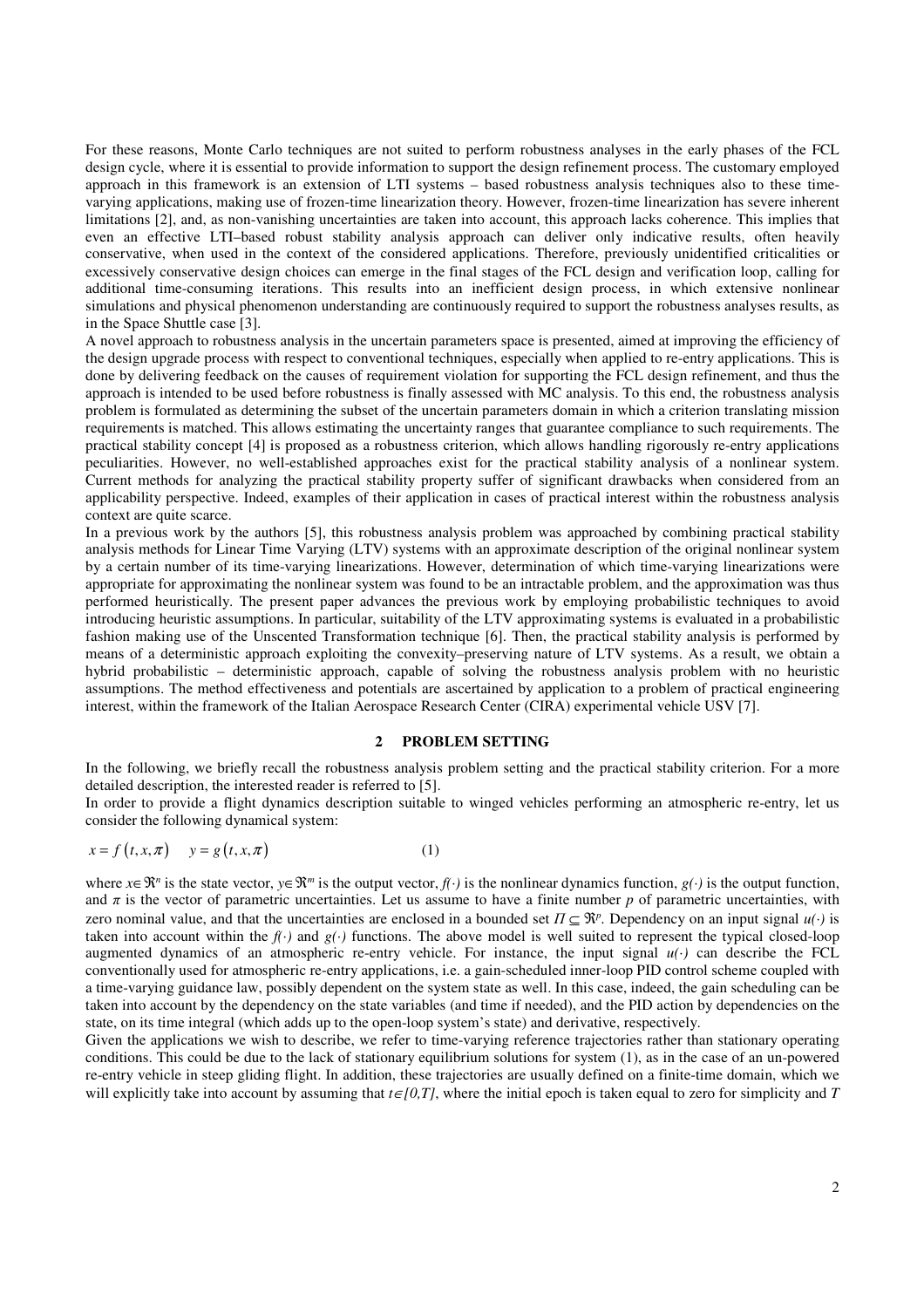is a finite positive real number. The reference trajectory, which is denoted with the  $\sim$  superscript, is thus time varying on a compact time domain, and satisfies the following equations.

$$
\tilde{x}(t) := \tilde{x}_0 + \int_0^t f(\tau, \tilde{x}, 0) \cdot d\tau \quad \forall t \in [0, T]
$$
 (2a)

 $\tilde{y}(t) \coloneqq \tilde{y}_0 + \int_0^t g(\tau, \tilde{x}, 0) \cdot d\tau \quad \forall t \in [0, T]$ (2b)

The common approach to determine system (1) robustness is to analyze the uncertainties effect in modifying the system dynamics around the reference trajectory. It is thus convenient to rearrange the system dynamics in terms of variations with respect to such trajectory. The resulting variations dynamics, obtained as the difference between the nominal and actual dynamics, are nonlinear, time-varying on a bounded time domain, and admit a stationary equilibrium point at the origin in nominal conditions. This manipulation of the system's equations introduces a fictitious time-variance induced by the reference trajectory, which becomes an equilibrium point for the new representation. In this way, one can define robustness criteria based on the classical Lyapunov stability property of equilibrium points. However, this approach cannot be always extended to analyze the system robustness to uncertainties. More precisely, the persistency of the variations system fictitious equilibrium point with respect to nonzero uncertainties is a critical point. When nonzero uncertainties induce perturbations on the dynamics that modify the equilibrium point, denoted as non-vanishing in the open literature [1], robustness criteria based on the stability of equilibrium points cannot be applied. In these cases, the system robustness shall be analyzed in an input-output setting. We emphasize that this case typically occurs when analyzing the longitudinal dynamics of re-entry vehicles. For instance, a nonzero uncertainty on the drag coefficient causes a change of the system trajectory, thus inducing a non-vanishing perturbation on the variations system dynamics.

The nonlinear robustness criterion proposed in the present work is based on the Practical Stability and/or Finite-Time Stability concepts, whose detailed description can be found in [4],[8]. This type of stability requires only the inclusion of the system trajectories in a pre-specified subset of the state space, possibly time-varying, in face of bounded initial state displacements and disturbances. As opposed to the classical Lyapunov stability concept, which is qualitative in nature, it does not require the existence of any equilibrium point, and is independent from Lyapunov stability, in the sense that one neither implies nor excludes the other. The practical stability criterion is inherently well suited to the applications of interest. Indeed, it allows dealing with non-vanishing uncertainties, to take explicitly into account system (1) time domain finiteness, and to use robustness criteria directly linked to the original mission or system requirements, which are typically expressed in terms of trajectory tracking performances. Indeed, the latter can be easily enforced by requiring the inclusion of the system trajectories in a pre-specified time-varying subset of the state space determined by the tracking requirements, to which we refer as the admissible solutions tube,  $S_R(t)$ .

In order to simplify the criterion formulation, and because the main focus of the present paper is on addressing the uncertainties effects, let us assume the initial state to be perfectly known and equal to the reference one. In other words, the perturbed output trajectory  $y(t,\pi)$  is defined as a trajectory of system (1) output that starts at  $t = 0$  in  $y(0) = y \Box_0$ , under the constant input  $\pi$ . The robustness criterion is thus described as a Boolean property *P*, being true when the criterion is met.

$$
P(\pi) = \begin{cases} 1 & y(t; \pi) \in S_R(t) \quad \forall t \in [0, T] \\ 0 & \exists t \in [0, T] : y(t; \pi) \notin S_R(t) \end{cases}
$$
(3)

In a FCL design context, a valuable information is to distinguish the combinations of uncertain parameters within  $\Pi$  for which the property holds, from those for which the property is not verified (i.e. is false). For instance, it allows for global coverage in the uncertainties domain of the FCL performance, as opposed to classical worst-case analysis that identifies only a limited number of points in  $\Pi$ . This in turn aids the FCL upgrade by simplifying the physical understanding of the causes for poor performance. With this in mind, the FCL clearance task is stated as determining the set Π*Adm*, subset of Π, which is made of all the "admissible" uncertainties, that is, all uncertainties satisfying the robustness criterion.

$$
\Pi_{Adm} := \left\{ \pi \in \Pi \, \middle| \, P(\pi) = 1 \, \right\} \tag{4}
$$

In this setting, the robustness analysis task may be viewed as solving the following problem. **Problem 1.** Given system (1), a bounded set  $\Pi \subseteq \mathbb{R}^p$  such that  $\pi \in \Pi$ , a time-varying compact set  $S_R(t)$  (admissible solutions tube), and the property  $P(3)$ , determine the set  $\Pi_{Adm}(4)$ .

## **3 SOLUTION APPROACH**

In order to simplify Problem 1 solution, we introduce the following restricting assumptions.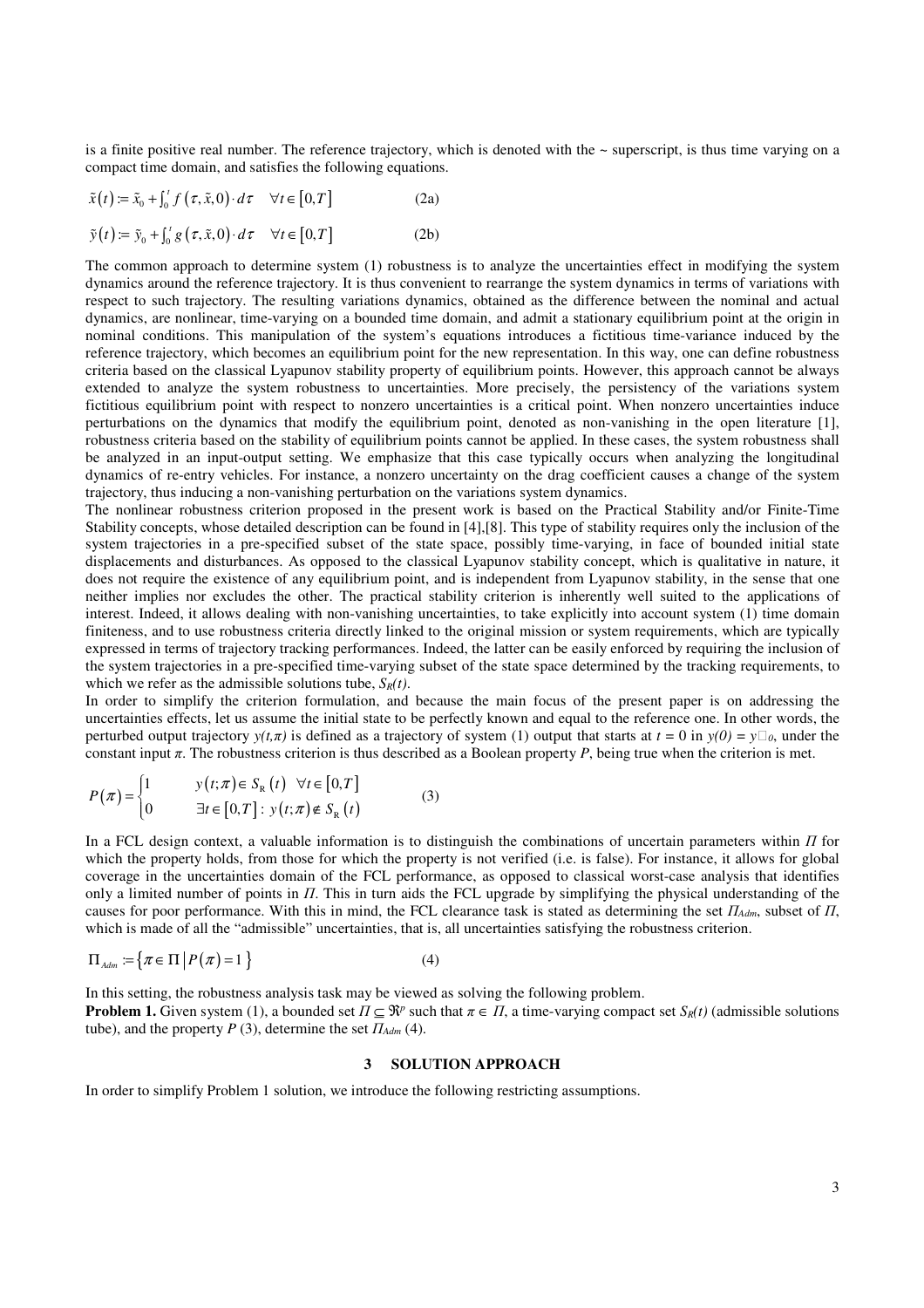*Assumption 1.* The functions in Eq.(1),  $f(\cdot)$ , and  $g(\cdot)$ , are differentiable in *t*, *x* and  $\pi$  over relevant domains.

*Assumption 2.* The unknown parameters range in a *p*-dimensional hyper-rectangle Π.

$$
\Pi := [\underline{\pi}_1, \overline{\pi}_1] \times \ldots \times [\underline{\pi}_p, \overline{\pi}_p]
$$
\n(5)

*Assumption 3.* The required solutions tube is an *m*-dimensional hyper-rectangle for all  $t \in [0, T]$ 

$$
S_R(t) := \left[ \underline{S}_{IR}(t), \overline{S}_{IR}(t) \right] \times \ldots \times \left[ \underline{S}_{mR}(t), \overline{S}_{mR}(t) \right] \tag{6}
$$

Various approaches exist being capable to deal with the Practical Stability analysis of a nonlinear dynamical system. The most prominent are based either on the definition of Lyapunov-like functions (see [8] and the references therein), or on the positively invariance of a set [9]. Even though a wide literature exists concerning theoretical results on practical stability, all these approaches suffer of significant drawbacks when considered from an applicability perspective, including cases where the system's dynamics is linear, although time-varying. Indeed, the abundance of theoretical results on Practical Stability analysis methods it is not balanced by examples of their application in cases of practical interest, at least within the robustness analysis context, which are quite scarce.

In the following, an original approach has been developed, inspired by the "hybridization" approach, which has been recently proposed for the performance verification of nonlinear systems [10]. The essence of the hybridization approach is to study a complex system by approximating it with simpler systems, for which well-assessed analysis tools exist, and to take into account the approximation error in the problem solution. This is done in the present context by substituting the nonlinear vehicle dynamics with numerically-generated time-varying linearizations in off-nominal conditions. Then, the LTV systems' practical stability is assessed over a whole uncertainty region, by performing numerical simulations only at suitably selected uncertainty combinations and exploiting the convexity preservation of its trajectories.

More precisely, let us consider a partition of the uncertainties domain,  ${I}T_k$ *l*, such that each block  $T_k$  is hyper-rectangular as well. We then define a collection of LTV systems, each one approximating the nonlinear system in a single block Π*k*. In particular, each LTV system is obtained linearizing the nonlinear system around its trajectory under the geometrical center of  $\Pi_k$ , which we denote as  $\pi_k^0$ . The corresponding nonlinear state and output trajectories are denoted as  $x_k^0$  and  $y_k^0$  as well. The equations that describe the dynamics of the LTV system defined on the generic Π*<sup>k</sup>* (*xLk* and *yLk* denote the LTV's state and output variables, respectively) are thus:

$$
\dot{x}_{Lk} = \dot{x}_k^0 + A_k(t) \cdot (x_{Lk} - x_k^0) + G_k(t) \cdot (\pi - \pi_k^0)
$$
 (7a)  

$$
y_{Lk} = y_k^0 + C_k(t) \cdot (x_{Lk} - x_k^0) + D_k(t) \cdot (\pi - \pi_k^0)
$$
 (7b)

where the  $A_k$ ,  $G_k$ ,  $C_k$ , and  $D_k$  matrixes are obtained applying first order expansion of the nonlinear functions in Eq. (1) around  $x_k^0$ ,  $\pi_k^0$ . We can then define a function on the whole uncertain parameters domain  $\Pi$  that collects all the output trajectories of the approximating LTV systems, i.e. an  $y_L:[0,T]\times\mathbb{Z}\to\mathbb{R}^n$ , such that  $y_L(t;\pi)=y_{Lk}(t;\pi)$ , for  $\pi\in\Pi_k$ . The error made in approximating the nonlinear system by the LTV ones is quantified by means of the weighted *L*∞ norm distance between the two trajectory functions:

$$
d(\pi) := \left\| y(t, \pi) - y_L(t, \pi) \right\|_{\infty}^b \tag{8}
$$

The main idea that allows shifting the robustness analysis problem to the LTV systems is to find a partition *{*Π*k}Lin* such that the approximation error is below a pre-specified error tolerance  $\varepsilon$  in all  $\Pi$ :

$$
\left\{\Pi_k\right\}_{\text{Lin}}: \ \max_{\Pi} d\left(\pi\right) \leq \varepsilon \tag{9}
$$

At this point, reducing the admissible solutions tube of the maximum error made in approximating the nonlinear system, the robustness analysis problem may be solved on the approximating LTV systems. More precisely, denote as *B<sub>ε</sub>* the closed ball in  $\mathcal{R}^m$  with respect to the above norm, with radius equal to  $\varepsilon$ , denote with the ⊕ symbol the Minkowski sum of two sets, and define a reduced admissible solutions tube, obtained by shrinking appropriately *SR(·)*.

$$
S_R'(t): S_R'(t) \oplus B_{\varepsilon} = S_R(t) \quad \forall t \in [0, T]
$$
 (10)

The  $S'_{R}(·)$  complying to Eq.(10) can be easily determined since  $S_{R}(t)$  is hyper-rectangular at each time epoch. In this case, being  $B_{\varepsilon}$  hyper-rectangular as well by definition,  $S'_{R}(\cdot)$  can be obtained simply by component-wise difference of  $S_{R}(\cdot)$  and  $B_{\varepsilon}$ . It is straightforward to verify that, if  $y_L$  is computed on  $\overline{H_k}$ *Lin*, the following holds: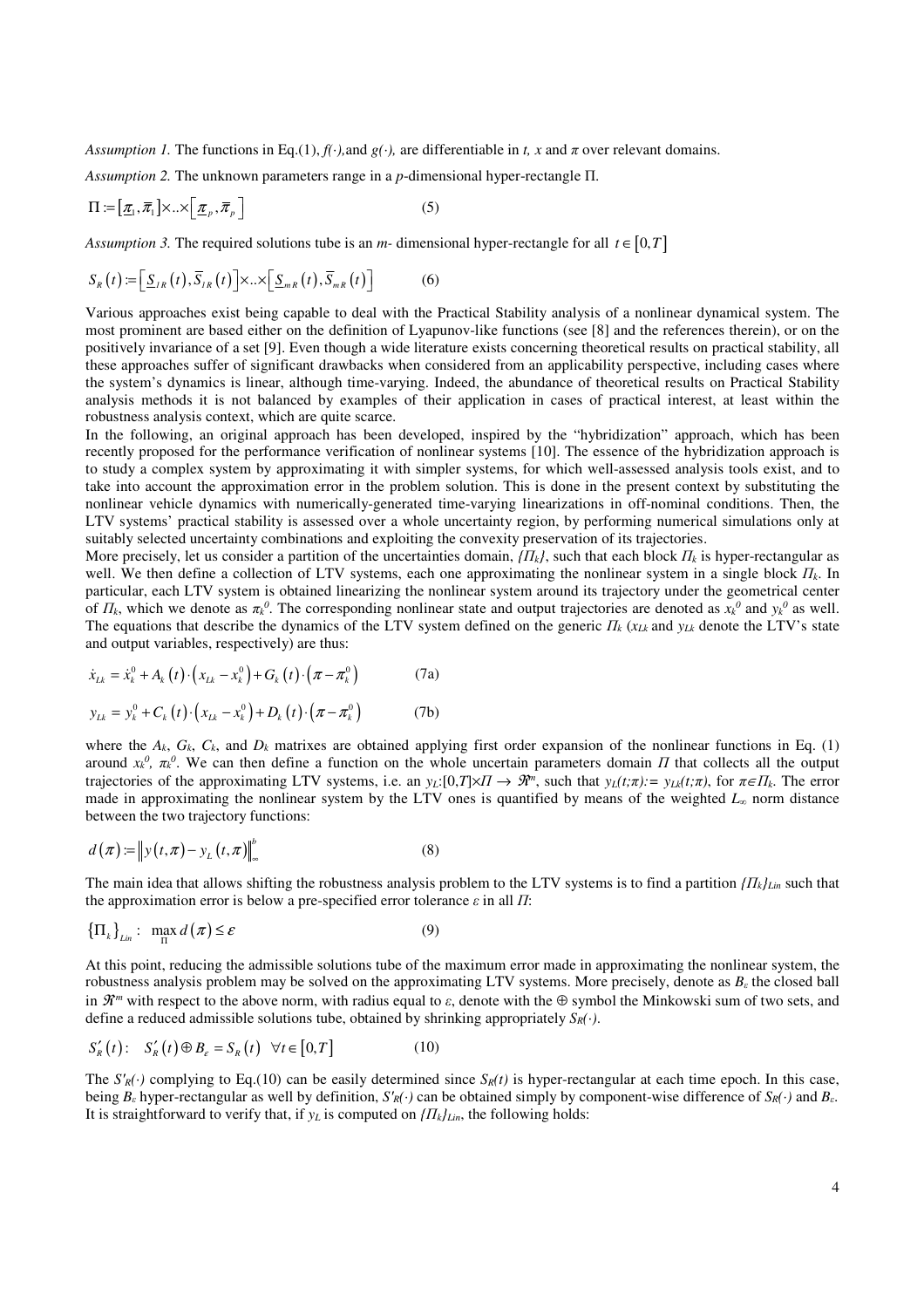$y_L(t; \pi) \in S_R'(t) \quad \forall t \in [0, T] \implies P(\pi) = 1$ 

Thus, if Problem 1 is solved on such a collection of LTV systems using  $S'_{R}(\cdot)$  instead of  $S_{R}(\cdot)$ , one can obtain a conservative approximation of Π*Adm*, in the sense that the computed admissible region will be included in the actual Π*Adm*. From the previous discussion, it is clear that the amount of conservativeness in estimating Π*Adm* is linked to the error tolerance ε, decreasing as it decreases.

Summarizing, the above approach requires to:

- Find a partition *{*Π*k}Lin* in whom the nonlinear trajectories are well-approximated, as previously discussed, by those of its linearizations (7)
- Solve Problem 1 on the LTV systems, reducing the admissible solutions tube by Eq.(10)

The next sections discuss these two points separately.

#### 3.1 Determination of *{*Π*k}Lin*

The partition in which the approximation error function  $d(\cdot)$  is below the linearization threshold  $\varepsilon$  is determined exploiting the differentiability of the nonlinear system's function. In particular, since

$$
\lim_{\pi\to\pi_k^0} \left\| y(t;\pi) - y_{Lk}(t;\pi) \right\|_{\infty}^b = 0
$$

Then, for any  $\pi_k^0$  and any  $\varepsilon > 0$ , it will exist a sufficiently small  $\Pi_k$  centered on  $\pi_k^0$ , such that the approximation error function  $d(\cdot)$  is smaller than  $\varepsilon$  on  $\Pi_k$ .

Following this observation, we propose to determine the desired partition  $\prod_{k}$ *L<sub>in</sub>* by repeatedly shrinking the  $\Pi_k$  sets until the approximation error is below the tolerance. This is obtained by recursively applying an isotropic bisection technique. More precisely, the isotropic bisection procedure splits a single p-dimensional hyper-rectangle in  $2^p$  hyper-rectangular subsets, collectively exhaustive and mutually exclusive with respect to the "father" set. These "sons" are generated bisecting in each of the *p* dimensions the father hyper-rectangle's edges. This procedure is recursively applied on a block–wise base, in order to provide a somehow adaptive  $\prod_k I_{\text{L}in}$  partition at the end of the whole process. More precisely, only the subsets  $\Pi_k$ for which the approximation error is found to be higher than  $\varepsilon$  are further bisected, thus avoiding to refine the regions in the uncertain parameters space in which the nonlinear system is already "well" linearized. The technique that allows determining the value of the approximation error on a hyper-rectangular subset  $\Pi_k$  is described in the following section.

#### *3.1.1 Evaluation of Nonlinear Trajectories Approximation Error*

The major challenge in determining a partition suitable for approximating the nonlinear system trajectories with those of its time-varying linearizations resides in the evaluation of the  $d(\cdot)$  function upper bound over  $\Pi_k$ , i.e. in determining if for all  $\pi$ in a given hyper-rectangle  $\Pi_k$  the distance between nonlinear and linear trajectories is within the error tolerance. Few results exist in the open literature that allow relating the time responses of a nonlinear system to those of its linearization by quantitative means (e.g. [11], [12]). These approaches conservatively bound from above a certain measure of the trajectories distance by maximizing some nonlinear time-varying function over a vector space. They thus either solve an optimization problem, with related computational complexity, or require prior knowledge of the maximum bound, such as the Lipschitz constant [10] or the maximum bound of second order derivatives [10],[11]. The latter methods, however, provide bounds on the trajectory distance that are typically exponentially increasing with time. This implies that in practice they can be used for time horizons of limited duration w.r.t. the system time-scales, which is not the case of re-entry applications. Alternative approaches have been proposed, which estimate the approximation error introducing some heuristics. In [13], the linear system is considered a valid approximation within a norm-ball, whose radius is fixed by heuristics depending on the linear trajectory characteristics. In [5], the approximation error over a polytope in the parameters space is estimated by its maximum value over the polytope's vertices, assuming that the polytope is sufficiently smaller than the scale at which the system exhibits significant nonlinear behavior so that the maximum error always occurs in a vertex.

In the present paper, we propose to evaluate the approximation error by probabilistic methods. In particular, fictitiously introducing a statistical description of the uncertain parameters in the generic  $\Pi_k$ , we accept the risk of the approximation error being higher than the tolerance in a subset of Π*k* having small probability measure. Let us denote, for the sake of brevity, as  $d_k(\cdot)$  the restriction of the  $d(\cdot)$  on  $\Pi_k$ . We consider the nonlinear system as well approximated in  $\Pi_k$  if the risk of  $d_k(\cdot)$  being higher than the error tolerance is smaller than a threshold, which we fix to 6%, that is:

$$
\Pi_{k} : \Pr\{d_{k}(\pi) > \varepsilon\} \le 0.06 \quad \Rightarrow \quad \Pi_{k} \in \{\Pi_{k}\}_{\text{Lin}} \tag{11}
$$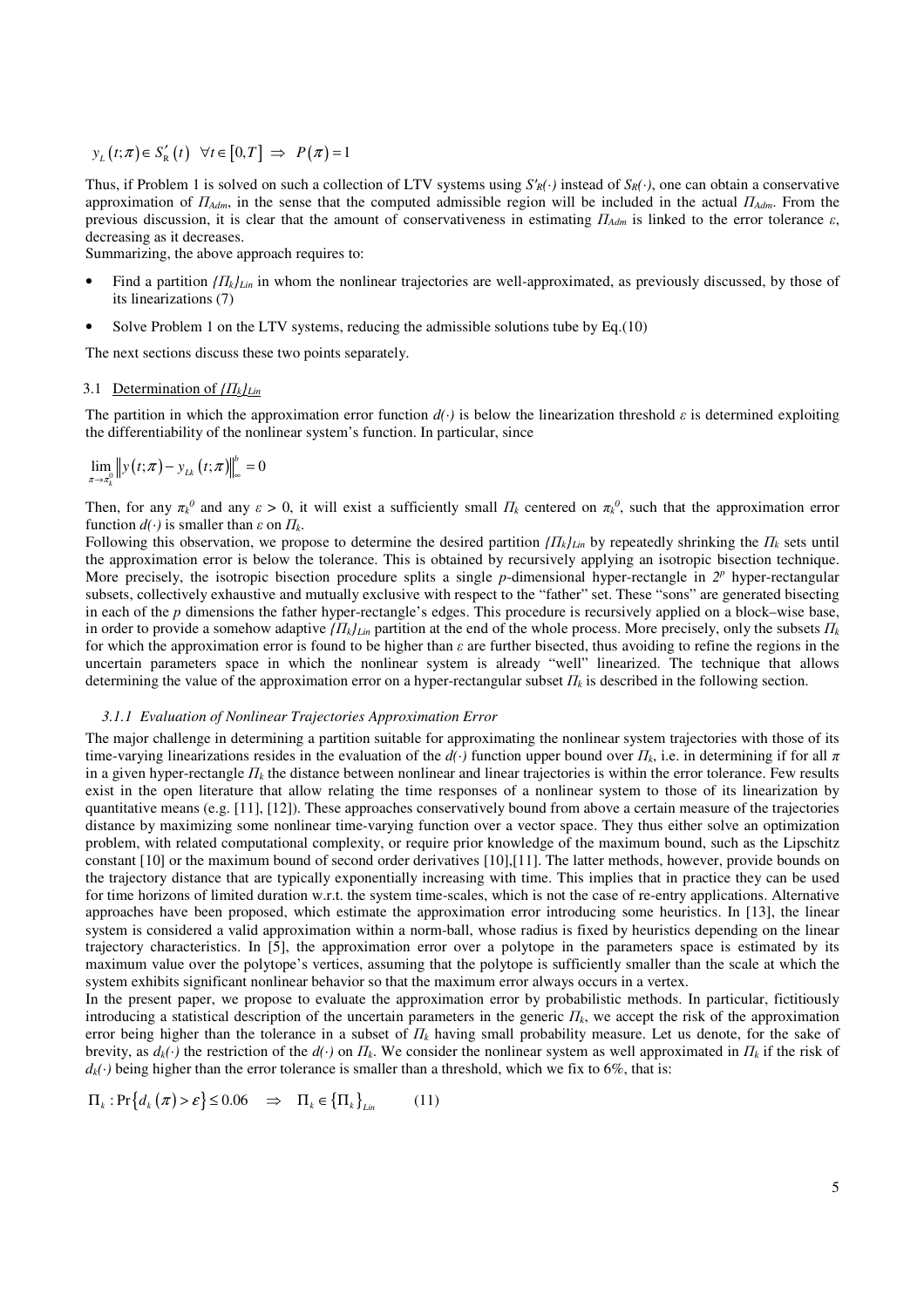Without introducing any assumption on the probability distribution of  $d_k(\cdot)$ , we can then use the one-sided Chebyshev inequality (given  $d_k(\cdot)$  positiveness) to translate Eq.(11) in:

$$
\Pi_k : E[d_k] + 4\sqrt{\text{Var}[d_k]} \leq \varepsilon \implies \Pi_k \in \{\Pi_k\}_{\text{Lin}}
$$

where  $E[d_k]$  and  $Var[d_k]$  are the mean and variance of  $d_k(\cdot)$ . In order to determine these values, we use the Scaled Unscented Transformation (SUT), first introduced in [14], to which we refer the interested reader. The unscented transformation consists in estimating the mean and covariance of a nonlinear function *f*, by computing the mean and covariance of the discrete set of points obtained propagating a set of deterministically chosen points through the nonlinear function *f*.

Let us consider a generic hyper-rectangle  $\Pi_k$ ,  $\Pi_k := [\underline{\pi}_{1k}, \overline{\pi}_{1k}] \times ... \times [\underline{\pi}_{pk}, \overline{\pi}_{pk}]$ . We fictitiously assume  $\pi$  to be uniformly distributed over  $\Pi_k$ . The probability density function  $U_k(\pi)$  is thus:

$$
U_k(\pi) := \begin{cases} \sqrt{\prod_{i=1}^p l_{ki}} & \text{if } \pi \in \Pi_k \\ 0 & \text{otherwise} \end{cases}
$$

where  $l_{ki}$  stands for the linear length of  $\Pi_k$  in each principal direction, i.e.  $l_{ki} := \overline{\pi}_{ki} - \underline{\pi}_{ki}$ . The resulting mean and covariance matrix are:

$$
E_k = \pi_k^0 \; ; \; \text{Cov}_k = \frac{1}{12} \cdot diag\left\{l_{k1}^2, \dots, l_{kp}^2\right\}
$$

Using the SUT, we may estimate  $d_k(\cdot)$  mean and variance (since it is a scalar function). According to [14], we choose a series of  $2p+1$  points  $\Theta_{ki}$  in  $\Pi_k$ , symmetrically distributed around the mean  $\pi_k^0$ , obeying the following relationships:

$$
\Theta_{ki} = \pi_k^0 \qquad i = 0
$$
  
\n
$$
\Theta_{ki} = \pi_k^0 + \left(\sqrt{(p + \lambda)\text{Cov}_k}\right)_i \qquad i = 1, ..., p
$$
  
\n
$$
\Theta_{ki} = \pi_k^0 - \left(\sqrt{(p + \lambda)\text{Cov}_k}\right)_{i-p} \qquad i = p + 1, ..., 2p
$$

Where  $\lambda = \alpha^2(p+\kappa) - p$ ,  $\alpha$  and  $\kappa$  are tunable parameters, and  $(\sqrt{(p+\lambda)}Cov_k)_i$  stands for either the row or the column of such matrix, depending on the square root used to compute it. Each point has an associated weight for computing the mean and variance of the  $d_k(\cdot)$  function, and the first point  $\Theta_{k0}$  has two weights, one for computing the mean and one for the variance. Denoting with  $W_i^{(m)}$  the weights for computation of  $E[d_k]$ , and with  $W_i^{(c)}$  the weights for computation of Var[ $d_k$ ], the following hold.

$$
W_0^{(m)} = \lambda / (p + \lambda) ; W_0^{(c)} = W_0^{(m)} + (1 - \alpha^2 + \beta)
$$
  

$$
W_i^{(m)} = W_i^{(c)} = 1 / [2(p + \lambda)] \qquad i = 1, ..., 2p
$$

The mean and variance of the  $d_k(\cdot)$  function can then be estimated as the weighted average and outer product of the transformed points:

$$
E\left[d_{k}\right] = \sum_{i=0}^{2p} W_{i}^{(m)} d_{k}\left(\Theta_{ki}\right)
$$

$$
Var\left[d_{k}\right] = \sum_{i=0}^{2p} W_{i}^{(c)}\left\{E\left[d_{k}\right] - d_{k}\left(\Theta_{ki}\right)\right\}^{2}
$$

The SUT has three tunable parameters,  $\alpha$ ,  $\beta$ , and  $\kappa$ . The latter has been fixed equal to zero, following [15].  $\beta$  is a nonnegative weighting term which can be used to incorporate knowledge of the higher order moments of the distribution. Preliminary numerical analysis have shown that in our problem setting  $\beta=0$  delivers the best estimates. At last,  $\alpha$  controls the "size" of the Θ points distribution and should be  $0 \leq \alpha \leq 1$ . We choose  $\alpha = \sqrt{3/p}$  in order to have the  $\Theta_{ki}$  points in the center of  $\Pi_k$  facets. This choice allows for sharing some computations between adjacent  $\Pi_k$  sets, and thus to reduce the overall computational load.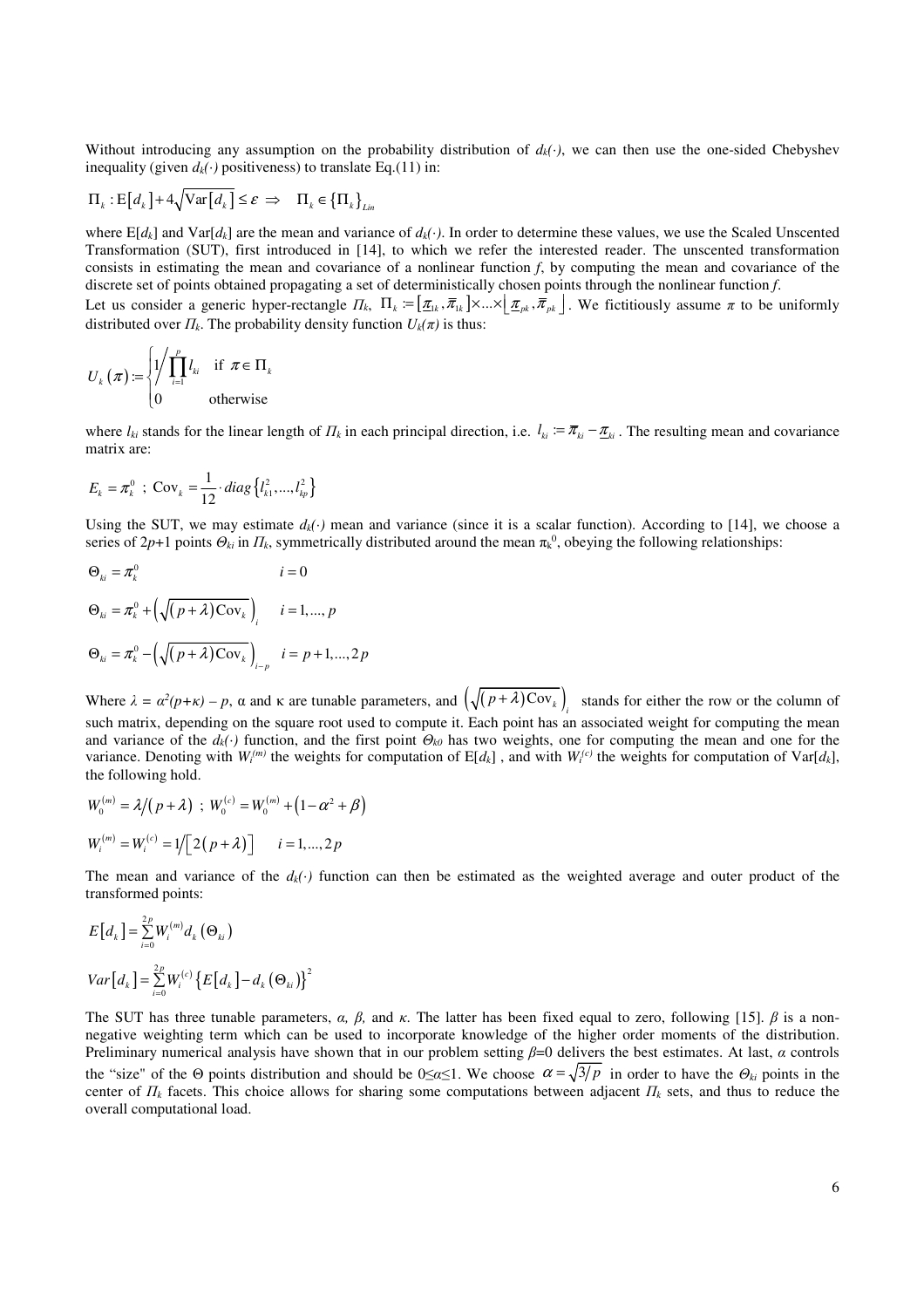# 3.2 Solution of Problem 1 on an LTV system

Consider a generic hyper-rectangular  $\Pi_k \subseteq \Pi$ .  $\Pi_k$  is a convex polytope having  $2^p$  vertices  $\pi^{(v)}$ , i.e. admits the following vertex representation:

$$
\Pi_k = \left\{ \pi \in \mathfrak{R}^p \, \middle| \, \pi = \sum_{\nu=1}^{2^p} \lambda_{\nu} \pi_k^{(\nu)}, \, \lambda_{\nu} \ge 0, \, \sum_{\nu=1}^{2^p} \lambda_{\nu} = 1 \right\}
$$

Consider the LTV system obtained by linearization of the nonlinear system (1) around its trajectory under  $\pi_k^0$  (Eq.(7)). Thanks to the superposition principle, any solution of the LTV system under a generic  $\pi$  in  $\Pi_k$  is a convex combination of the solutions under all the  $\pi^{(v)}$ . Furthermore, the  $\lambda_{kv}$  coefficients identifying the generic solution are equal to the ones identifying  $\pi$  in  $\Pi_k$ . All the output trajectories  $y_{Lk}(t,\pi)$ , with  $\pi$  ranging in  $\Pi_k$ , thus belong to the following set (tube)  $S_{Lk}(t)$ .

$$
S_{Lk}(t) = \left\{ y_{Lk}(t, \pi) \in \mathbb{R}^m \, \Big| \, y_{Lk}(t, \pi) = \sum_{\nu=1}^{2^p} \lambda_{\kappa\nu} y_{Lk}(t, \pi_{\kappa}^{(\nu)}) \right\},
$$

$$
\lambda_{\kappa\nu} \ge 0, \sum_{\nu=1}^{2^p} \lambda_{\kappa\nu} = 1 \right\}
$$

As a consequence, the knowledge of the  $2^p$  vertex trajectories  $y_{Lk}(t, \pi_k^{(v)})$  allows to completely determine the region in which all the other trajectories are included. In this way, the system time response under any  $\pi$  in  $\Pi_k$  is completely characterized by a limited (and known a priori) number of trajectories, which can be obtained by numeric simulation. This allows obtaining a solution to Problem 1.

Consider the half-space representation of the reduced admissible solutions tube *S*′*R(·)* (that can easily be obtained because  $S'_{R}(\cdot)$  is hyper-rectangular by assumption).

$$
S'_{R}(t) = \left\{ y \in \mathfrak{R}^{m} \middle| S_{R}^{A} \cdot y \leq S_{R}^{B}(t) \right\}
$$

 $\pi \in \Pi_{\iota} \implies y_{\iota} (t; \pi) \in S_{\iota} (t)$ ,

Where  $\left(\prod_{m \times m}$  stands for the *m* by *m* eye matrix):

$$
S_R^A = \left(\underset{m \times m}{I} \Big| - \underset{m \times m}{I}\right)^T, \ S_R^B : \big[0, T\big] \to \Re^{2m \times 1}
$$

Let us define the Boolean property  $P_k$ , such that it is defined only if the property  $P$  of Eq.(3) is globally definite (either 0 or 1) on  $\Pi_k$ :

$$
P_k := \begin{cases} 1 & P(\pi) = 1 \quad \forall \pi \in \Pi_k \\ 0 & P(\pi) = 0 \quad \forall \pi \in \Pi_k \end{cases}
$$
(12)

Given the convexity preserving nature of the LTV trajectories under constant inputs, the following hold, where  $[\cdot]_i$  denotes the i-th row of a matrix:

$$
\forall t \in [0, T], \forall \nu = 1, \dots, 2^{\nu}
$$
  
\n
$$
S_R^A \cdot y_{Lk} (t, \pi_k^{(\nu)}) \le S_R^B (t) \implies P_k = 1
$$
  
\n
$$
\exists t \in [0, T], \exists i = 1, \dots, 2m; \forall \nu = 1, \dots, 2^{\nu}
$$
  
\n
$$
\left[ S_R^A \right]_i \cdot y_{Lk} (t, \pi_k^{(\nu)}) > \left[ S_R^B (t) \right]_i \implies P_k = 0
$$
\n(13b)

Thus, by examining only the  $2^p$  vertex trajectories  $y_{Lk}(t; \pi^{(v)})$ , one can determine if the robustness criterion *P* is satisfied globally on a given hyper-rectangular region  $\Pi_k$ . In case  $P_k=0$ , the robustness criterion is violated for all the uncertainties in  $\Pi_k$ , which is so identified as a region in which the system does not comply to the robustness criterion. At last, in case none of the conditions (13) is satisfied, this implies that the robustness criterion may hold only in a subset of Π*k*. In this case, we can further bisect  $\Pi_k$  using the technique described in section 3.1, until either we find subsets in which *P* is globally definite, or we reach a minimum allowed measure of the Π*k* sets, which is a maximum resolution at which the Π domain is analyzed.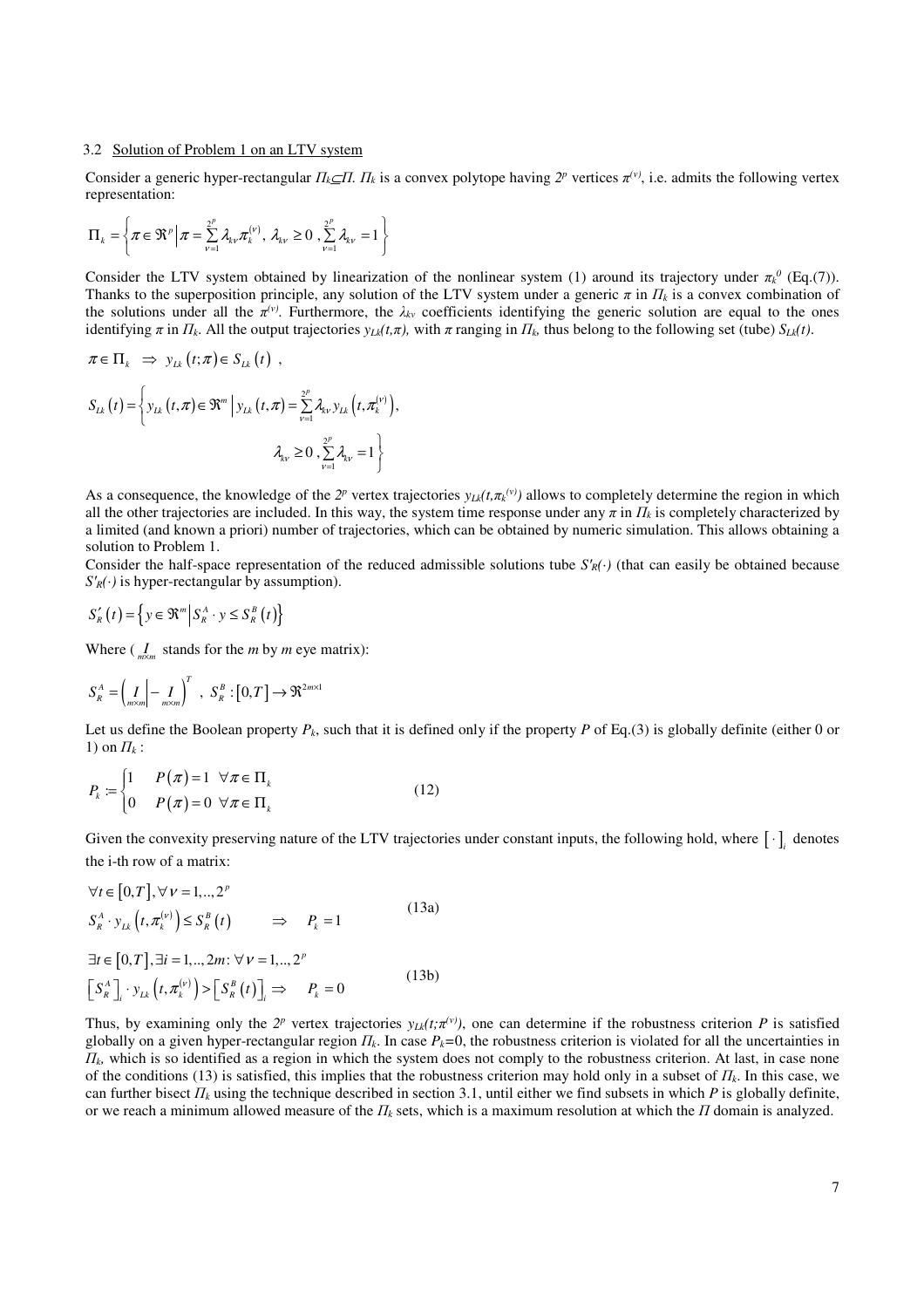Thus, Problem 1 is solved exactly for the LTV approximating systems defined on *{*Π*k}Lin*, and, due to the error tolerance ε*,* conservatively for the nonlinear system (1).

#### **4 APPLICATION CASE**

In order to ascertain the potentials of the proposed methodology, this section shows results obtained on a problem of practical engineering interest, relative to one of the test flights foreseen by the Unmanned Space Vehicle (USV) program, pursued by the Italian Aerospace Research Center ( CIRA ). In particular, it refers to the Dropped Transonic Flight Test (DTFT) [7], in which the FTB1 vehicle, developed as part of the USV program, is released from a stratospheric balloon at an altitude of 20 km, and performs an un-powered gliding flight reaching the transonic regime. The mission ends by deploying a parachute at a given Mach number, in order to safely splashdown in the Tyrrhenian Sea.

We apply the previously described method to perform the robustness analysis of the vehicle's longitudinal FCL. To this end, a purely longitudinal flight dynamics nonlinear model is considered, fed back by a gain scheduled PID longitudinal flight control loop itself commanded by a time-varying guidance law, and subject to uncertainties in the aerodynamic coefficients. Details of the model can be found in [16], and will be here omitted for brevity.

A detailed description of the FTB1 vehicle geometric and structural data can be found in [18]. According to the complete aerodynamic dataset, which is presented in [19], the lift, drag and pitching moment coefficients are given as the sum of a nominal and an uncertain aliquot. The former, obtained by interpolation of data given at discrete points of the flight envelope, foresees a nonlinear dependency on angle of attack α, Mach number *M*, altitude *h*, pitch rate *q*, and symmetric deflection of the elevons δ*e*, which is the primary longitudinal control effector. Concerning the uncertain aliquot, only the three most influential uncertain parameters are herein taken into account. In particular, we consider bias uncertainties in drag and pitching moment coefficients along with the uncertainty in the effect of the elevons symmetric deflection on the pitching moment coefficient. The uncertainties influence on the relevant aerodynamic coefficient is modeled by means of non-dimensional scaling functions that depend on the Mach number. Following the current industrial practice, the scaling functions are taken equal to the maximum expected uncertainty range at each Mach number, also allowing normalizing to [- 1,1] the uncertain parameters ranges. The resulting aerodynamic coefficients functional dependencies are given in Eqs. (14), where the *nom* superscript denotes the nominal aerodynamic coefficient, and Fig. 1 shows the scaling functions profile.

$$
C_{L} = C_{L}^{nom} (\alpha, M, h, q, \delta_{e})
$$
\n(14a)

$$
C_D = C_D^{nom}(\alpha, M, h, \delta_e) + s_{D0}(M) \cdot \pi_{D0}
$$
 (14b)

$$
C_m = C_m^{nom} (\alpha, M, h, q, \delta_e) + s_{m0} (M) \cdot \pi_{m0} + \delta_e \cdot s_{m\delta} (M) \cdot \pi_{m\delta}
$$
 (14c)



Fig. 1 Scaling functions for aerodynamic uncertainties modeling.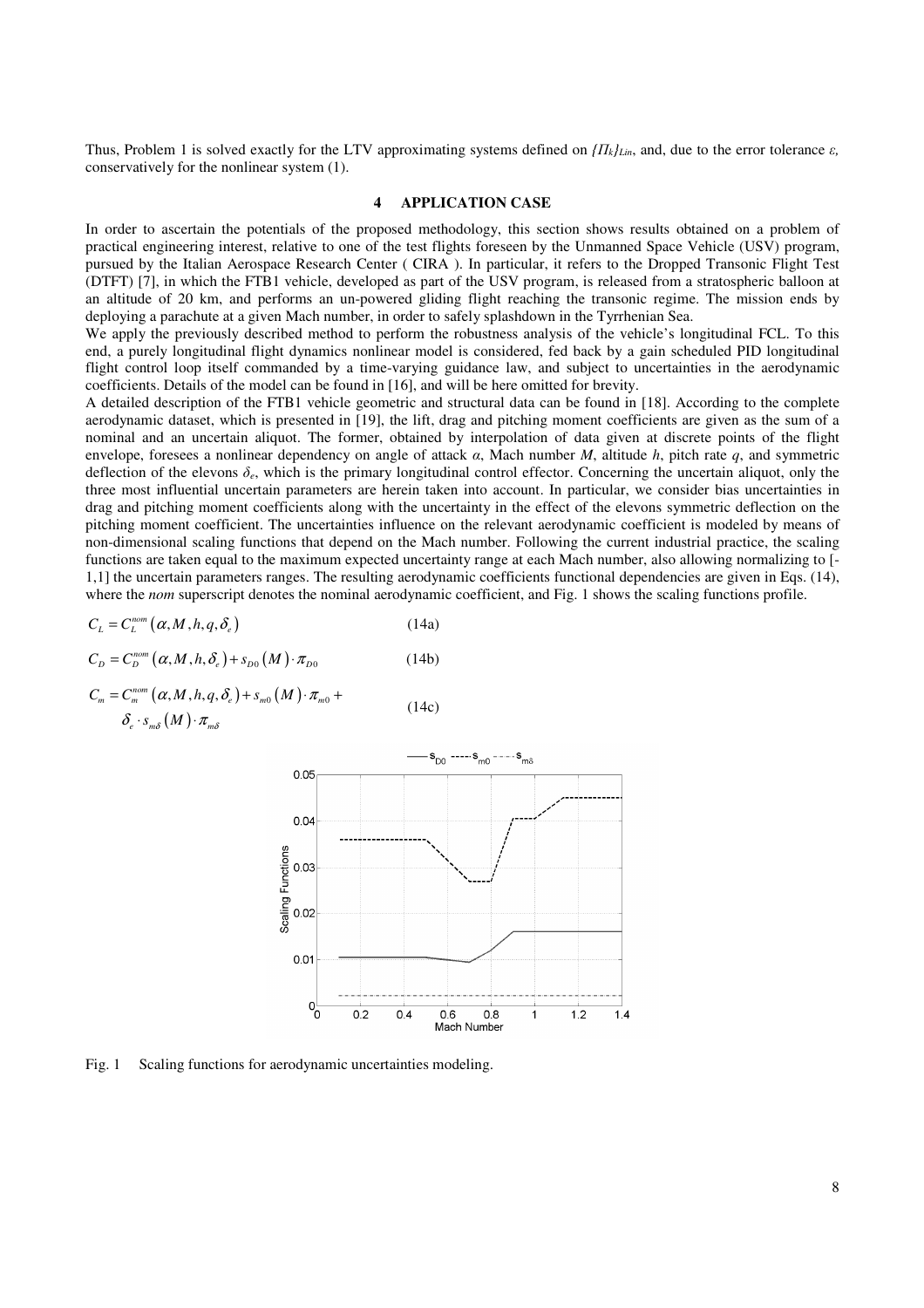After the first few seconds of the initial drop phase, in which the elevons do not have sufficient command authority due to the very low dynamic pressure, the vehicle dynamics are augmented by a PID FCL, arranged in a cascade structure with feedback on pitch rate and angle of attack. The FCL gains *k* are scheduled with respect to the dynamic pressure throughout the flight profile. The time-varying guidance law in angle of attack α*ref*, shown in Fig. 2, commands the augmented dynamics. The overall feedback action can be expressed as follows.

$$
\delta_e = k_3 \left[ k_1 \left( \alpha_{ref} - \alpha \right) + \xi - q \right] ; \ \xi = k_1 k_2 \left( \alpha_{ref} - \alpha \right) \tag{15}
$$
\n
$$
k_1 = k_{10} + k_{1s} q_{\infty} ; \ k_2 = k_{20} + k_{2s} q_{\infty} ; \ k_3 = k_{30} + k_{3s} / q_{\infty} \tag{16}
$$



Fig. 2 Angle of attack reference guidance law

Introducing the aerodynamic coefficients model of Eq. (14) in the open-loop longitudinal dynamics, and substituting Eq. (15) for  $\delta_e$ , we can recast the augmented vehicle dynamics in the form of Eq.(1), in which  $x = (V \ \alpha \ \theta \ q \ h \ r \ \xi)^T$ ,

 $y = (\alpha \quad M \quad \delta_e)^T$ ,  $\pi = (\pi_{D0} \quad \pi_{m0} \quad \pi_{m\delta})^T$ , where *V* stands for the air relative velocity,  $\theta$  for the pitch angle, and *r* for the flown range.

The presented method has been applied to analyze this nonlinear system up to  $T = 73$  sec., which is representative of the overall mission duration. The initial value of the system state is equal to  $x \Box_0 := (0.01 \text{ m/sec.}; 0 \text{ deg.}; -90 \text{ deg.}; 0 \text{ deg/sec.};$ 20000 m; 0 m; 0 deg./sec.)<sup>T</sup>. Three robustness criteria are enforced, based on mission requirements and FCL performance metrics. The FCL is required to track the reference angle of attack time-history with at most a 2 deg. error, as well as to avoid issuing commands to the actuation system beyond its maximum capabilities. The latter requirement is enforced requiring  $\delta_e$  to remain within [-25, 25] deg. At last, the Mach number is limited from above and below in the transonic region due to the mission objectives. These three robustness criteria define a time-varying hyper-rectangular admissible solutions tube in a very straightforward manner, whose one-dimensional projections in the three output variables are shown in Fig. 3.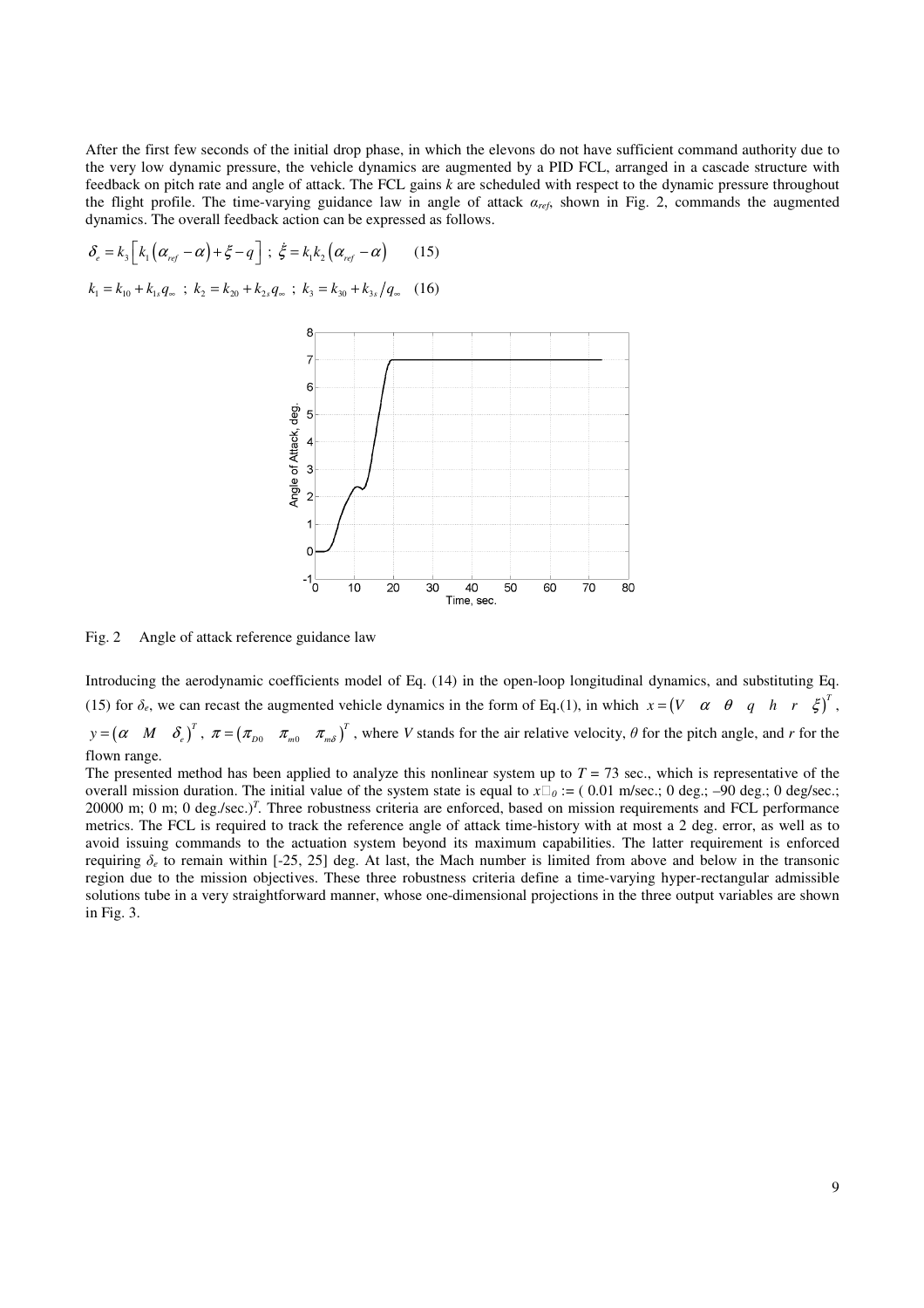

Fig. 3 One dimensional projections of  $S_R$  (in white)

A candidate FCL tuning, determined by means of conventional LTI-based synthesis techniques, is now analyzed using the proposed approach. Its gains vary according to Eq. (16) with  $k_{10} = 1 \text{ sec.}^{-1}$ ;  $k_{1s} = 0$ ;  $k_{20} = -3.77 \cdot 10^{-1} \text{ sec.}^{-1}$ ;  $k_{2s} = 4.55 \cdot 10^{-4}$ m·sec.·kg<sup>-1</sup>;  $k_{30} = 3.01 \cdot 10^{-2}$  sec.;  $k_{3s} = -4.03 \cdot 10^{-3}$  kg·sec.<sup>-1</sup>·m<sup>-1</sup>. The linearization phase results are collected in Fig. 4, showing {Π*k*}*Lin*, the partition into which the uncertainties domain Π has been divided to obtain a meaningful approximation. In each Π*k* belonging to {Π*k*}*Lin* the nonlinear dynamics are numerically linearized around their trajectory under  $\pi_k^0$ . In this specific application, the nonlinear system is successfully approximated in all  $\Pi$  within the allowed resolution. Fig. 5 collects the collects the robustness analysis results, in which three different areas can be identified. The gray one including all the subsets  $\Pi_k$  in which the criterion is cleared, i.e.  $P_k = 1$ . Given the previous discussions, this region conservatively approximates Π*Adm*. The white one is instead made of all the subsets with the minimum allowed size, in which no definite clearance information can be obtained without further partitioning. At last, the black region is made of all the subsets  $\Pi_k$  in which the criterion is not cleared, pointing out a substantial subset of  $\Pi$  in which the system robustness does not satisfy the criterion.



Fig. 4 Uncertainties domain partition for system linearization – *{*Π*k}Lin*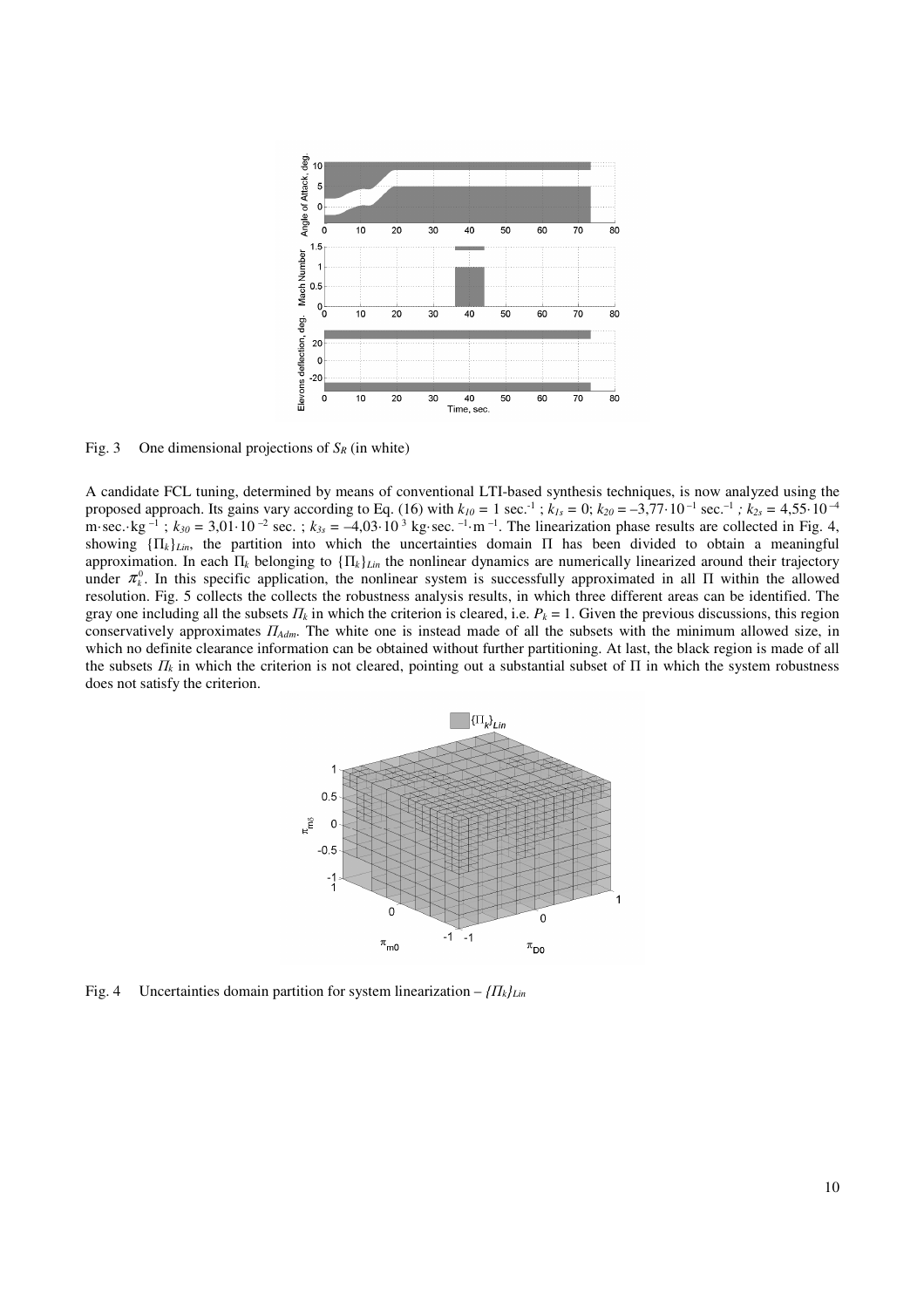

Fig. 5 Robustness criterion mapping in Π

As previously emphasized, one of the main advantages of the proposed approach is the capability to support the physical understanding of all the causes for unsatisfactory FCL robustness within Π. One outcome of the analysis that is instrumental in achieving this objective is the capability to estimate conservatively the dispersion of the nonlinear trajectories. More precisely, all the nonlinear trajectories resulting from a given continuous region within the uncertainties domain may be enclosed by a tube computed using information only in a finite number of suitably selected points. Indeed, given a generic sub-partition  $\{\Pi_k\}$ , the nonlinear system solutions tube arising from all the uncertainties combinations in  $\{\Pi_k\}$  is included in the Minkowski sum between the tolerance ball  $B<sub>e</sub>$  and the union of all the tubes of the relevant blocks (see section 3). The latter, being a union of polytopes, is itself included in the convex hull of all the vertex trajectories of the tubes. In addition, since convexity is preserved under projection, these convex hulls and the Minkowski addition may be computed directly in any low dimension regardless of the output space dimension, thus requiring limited computational resources. This allows to efficiently build graphical representations of the nonlinear trajectories dispersion that considerably aid results interpretation. Indeed, Fig. 6 and Fig. 7 show the one-dimensional projections in  $\alpha$ , M, and  $\delta_e$  of the estimate of the nonlinear solutions tube for  $\pi$  belonging to the  $\Pi_k$  subsets for whom  $P_k = 0$  (that is, the black region in Fig. 5), at a series of simulation time epochs, along with *SR*.



Fig. 6 Projection in  $\alpha$  of the solutions tube estimate for  $P_k = 0$  vs.  $S_R$ .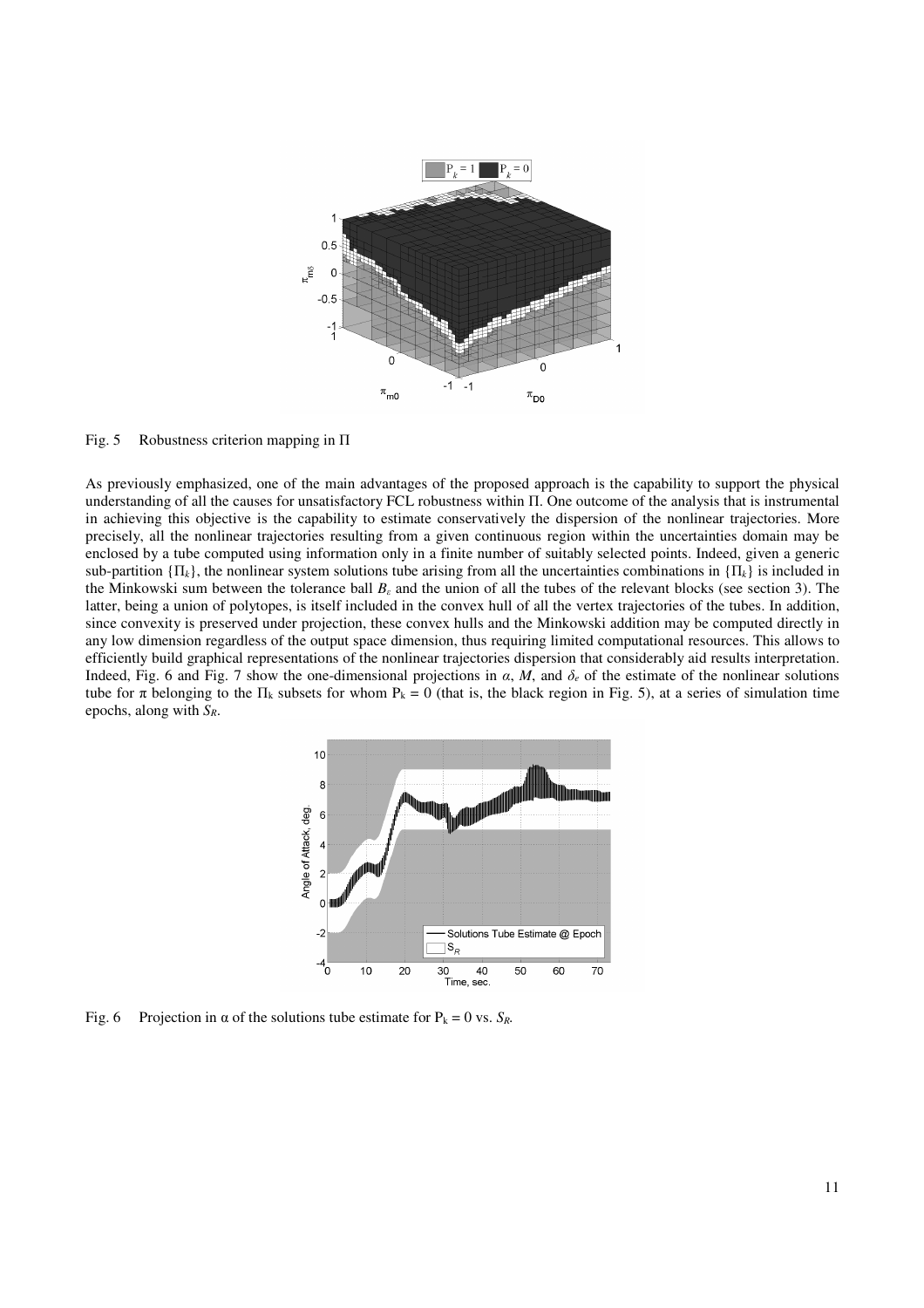

Fig. 7 Projections in M and  $\delta_e$  of the solutions tube estimate for  $P_k = 0$  vs.  $S_R$ .

Whilst both the Mach number and the elevons deflection robustness criteria are matched, the angle of attack tracking performance is unsatisfactory. More precisely, two distinct violations are observed: one due to an excessively low angle of attack when entering the transonic regime, the other one due to an excessively high angle of attack when returning to subsonic conditions. These oscillations are both caused by a sharp decrease of the elevons efficiency in the transonic phase. However, because of the considerable uncertainty on the entity of this phenomenon, no dedicated feed-forward actions were implemented. The influence of the uncertain parameters on the two oscillations are different, because of the asymmetry of the α profile. In order to assess this difference, a further analysis has been performed separating the two oscillations. This may be achieved modifying the admissible solutions tube definition, once enforcing only the lower tracking bound on α, and once the higher. We emphasize that, since the results of the approximation phase do not depend on the admissible solutions tube, these additional analyses require performing only the property clearance phase. This does not involve any nonlinear simulations or numeric linearization, thus has an execution time considerably smaller than the linearization one. The new property clearance results are shown in Fig. 8 and Fig. 9 for the lower and higher  $\alpha$  tracking bounds, respectively.



Fig. 8 Robustness criterion mapping in  $\Pi$ ; lower  $\alpha$  tracking bound only.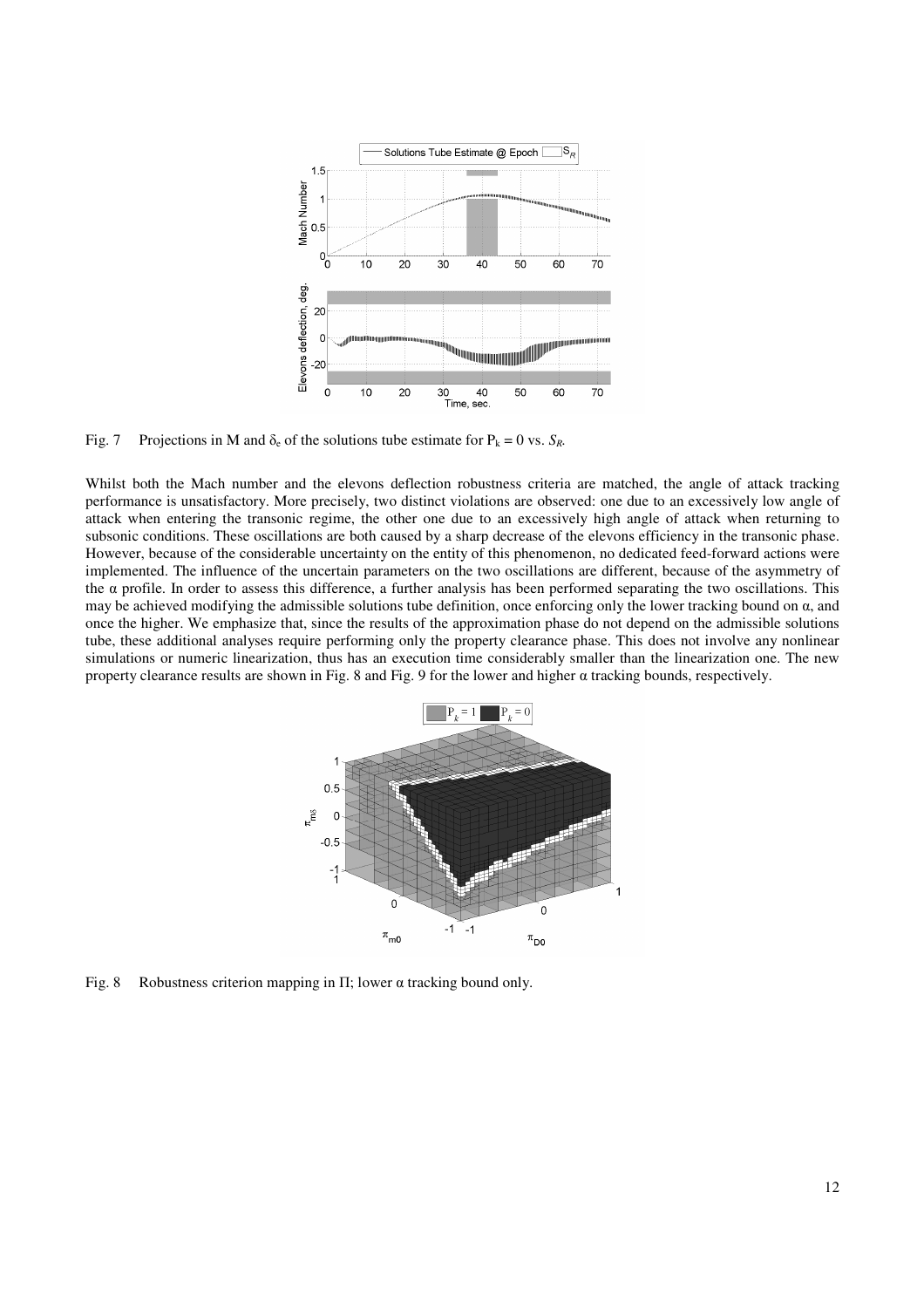

Fig. 9 Robustness criterion mapping in  $\Pi$ ; upper  $\alpha$  tracking bound only.

Results indicate that the first oscillation may extend below the  $\alpha$  tracking requirement when a decrease in the pitching moment is coupled with an increase in the elevons effect on the pitching moment. These two factors are clearly predominant with respect to the drag bias uncertainty within the expected uncertainties ranges. On the other hand, the drag bias uncertainty has an effect comparable to the pitching moment bias one in affecting the post-transonic oscillation, whose compliance to the  $\alpha$  tracking requirement is considerably influenced by the elevons effect on the pitching moment. It is evident how the physical phenomenology underlying the  $\alpha$  tracking requirement violation in dispersed conditions is different for the pre- and post-transonic phases, implying that the eventual FCL design refinement should be conducted with regard to multiple test cases. This typical situation highlights the benefits of the proposed approach when compared to the optimization-based worst-case search. This, in spite of the capability of identifying the uncertainties combination yielding the worst value of the robustness criterion, may indeed fail to support the subsequent FCL refinement when multiple violations of the criterion are present, arising from different causes calling for diverse FCL refinement strategies. Based on the regions identified in the previous analyses, the FCL design has been upgraded by means of conventional techniques, yielding a modified gain tuning. In particular, the proportional gain on the angle of attack *k1* has been increased in the early phases of flight ( $k_{10} = 2.00$  sec.<sup>-1</sup>;  $k_{1s} = -6.00 \cdot 10^{-5}$ ), to recover the first oscillation. The post-transonic oscillation issues were instead relieved by decreasing the gain on the pitch rate  $k_q$  in the high-dynamic pressure flight conditions ( $k_{30}$  =  $-2,00\cdot 10^{-1}$  sec.;  $k_{3s} = -6,50\cdot 10^{-3}$  kg·sec.  $^{-1}\cdot m^{-1}$ . An additional analysis, whose results are shown in Fig. 10 to Fig. 12, has been performed, showing that the new FCL tuning exhibits satisfactory robustness to the uncertainties taken into account.



Fig. 10 Robustness criterion mapping in Π.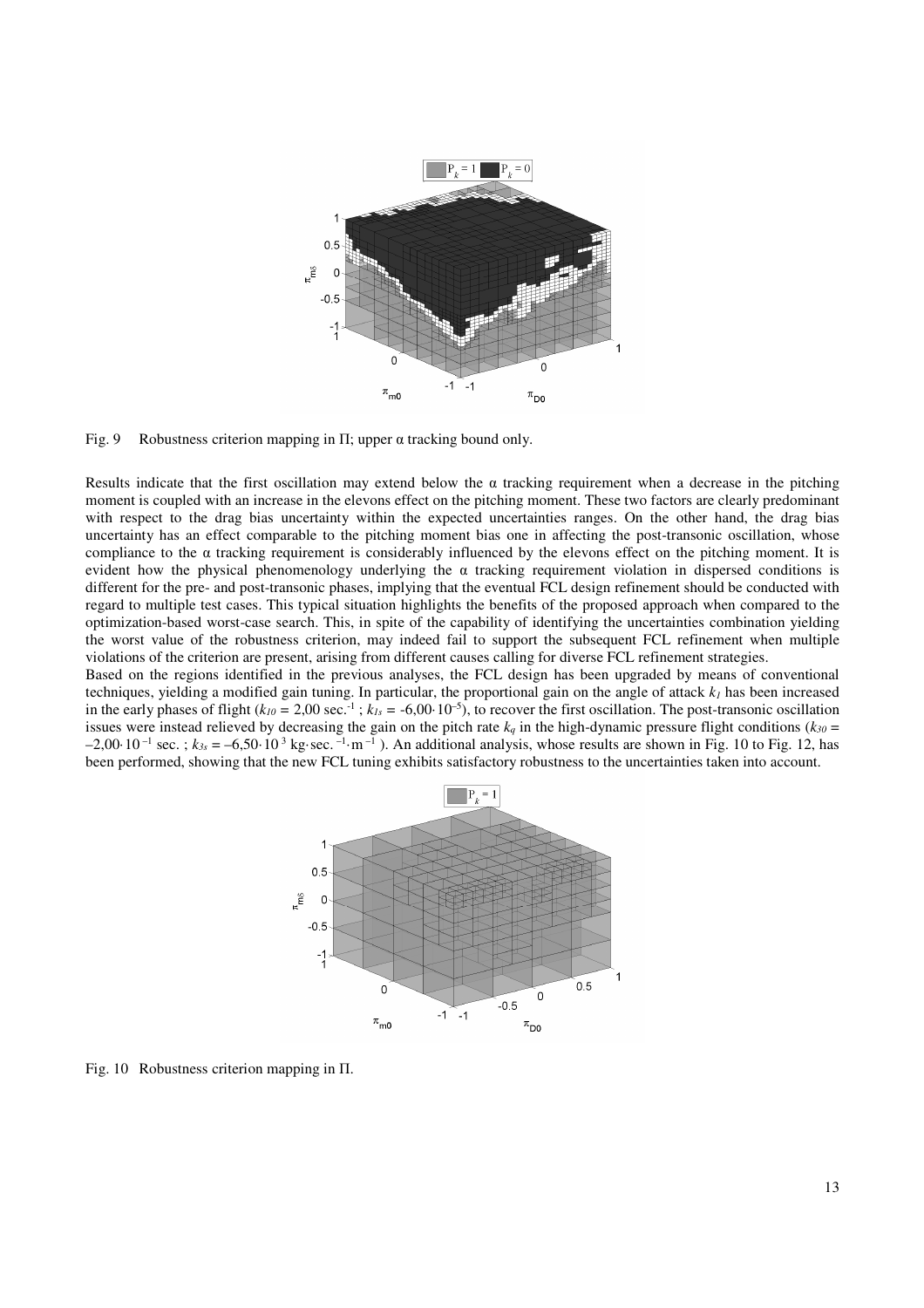

Fig. 11 Projection in  $\alpha$  of the solutions tube estimate for  $\pi$  in  $\Pi$  vs.  $S_R$ .



Fig. 12 Projections in M and  $\delta_e$  of the solutions tube estimate for  $\pi$  in  $\Pi$  vs.  $S_R$ .

The application presented in this section highlights the potentials of the proposed approach in supporting the FCL refinement process. Concerning the execution time, these results were obtained in ~12 minutes using a standard desktop PC equipped with a Pentium IV 2.4 GHz processor and 2GB RAM. To give a term of comparison, numerically evaluating the robustness criterion (3) by a brute-force approach on a uniformly spaced grid at the same resolution takes more than 4 hours. However, it is emphasized that information delivered by the two methods is different since brute-force methods give results valid only in the grid nodes, thus calling for higher resolutions. On the contrary, the proposed method's results apply continuously in the uncertainties domain, allowing to take advantage of relatively low resolutions.

At last, we provide an insight of the performance of the SUT in guaranteeing that the nonlinear trajectories approximation error is below the desired threshold in this application case. In particular, we draw a series of  $N = 7000$  random samples of π, uniformly distributed over Π. We then numerically evaluate the *d(·)* function on these samples, using the LTV approximations defined on the previously computed *{*Π*k}Lin*. The so obtained *d(·)* values are shown in Fig. 13, and compared to the error tolerance ε.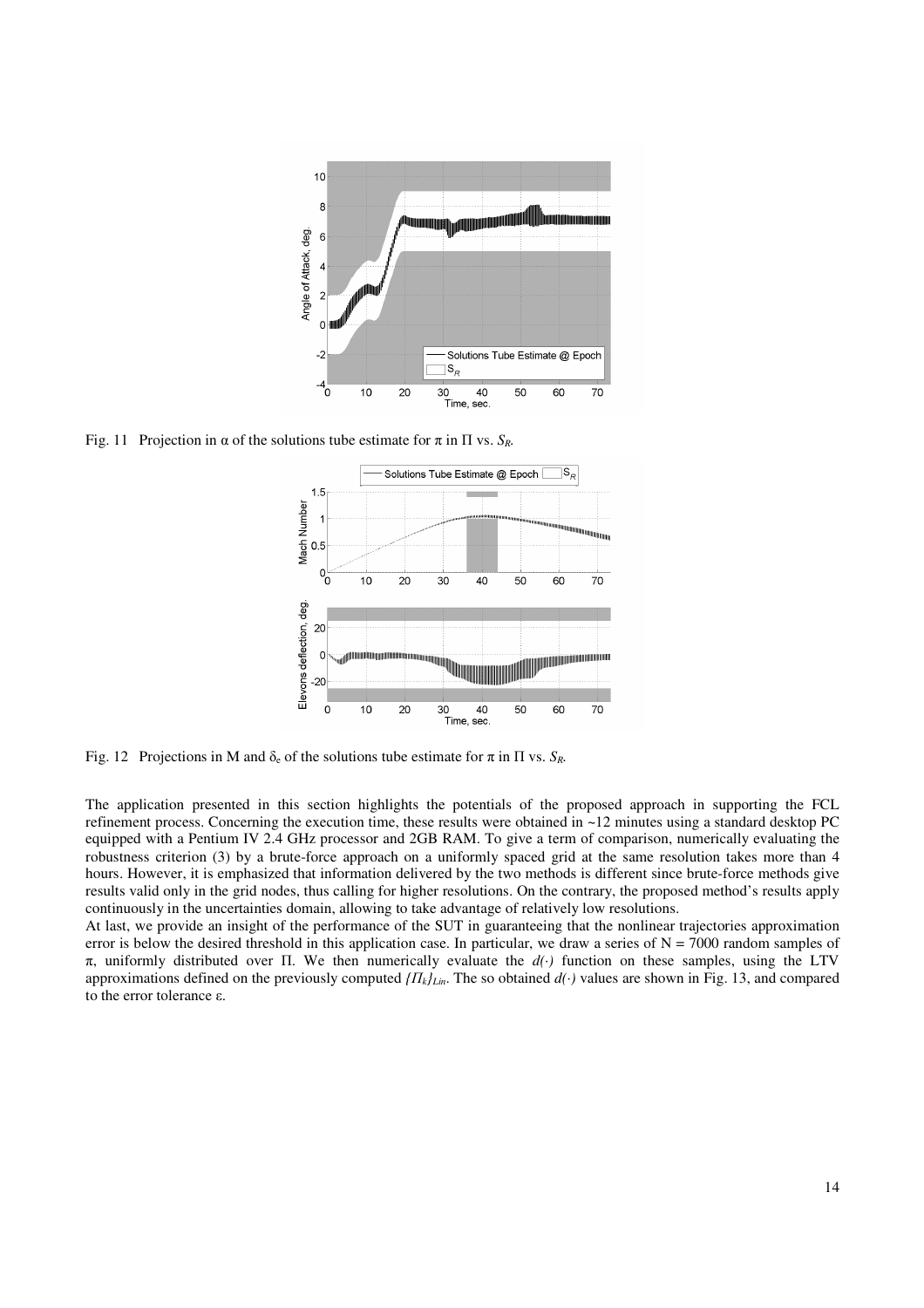

Fig. 13: Random evaluation of  $d(\cdot)$  function on  $\{\Pi_k\}_{\text{Lin}}$ 

It is seen that *d(·)* is effectively smaller than ε in most of Π. The probability of *d(·)* being higher than the tolerance may be estimated as the ratio between the number of samples in which *d>*ε and the total number of samples, yielding Pr{*d>*ε}≈ 0.009. These results are consistent with the 6% value that has been specified in section 3.1.1 for the risk of *d(·)* being higher than the error tolerance, and thus confirm that the SUT is adequate for evaluating the approximation error in estimating the nonlinear trajectories with those of its linearizations.

#### **5 CONCLUSION**

A novel approach to flight control laws robustness analysis for vehicles following time–varying reference trajectories under parametric uncertainties has been proposed. Main advantages with respect to conventional clearance techniques include, but are not limited to, coherence in the robustness criterion formulation, with a resulting higher confidence in the analysis results, the capability of dealing with advanced FCL, to which conventional techniques poorly apply, and a bounded, and reducible, amount of conservatism.

A nonlinear robustness criterion has been developed and formulated as a Practical Stability analysis problem. A novel approach is pursued, which approximates the original nonlinear system by a certain number of its time–varying linearizations, numerically obtained by means of a recursive partitioning technique of the uncertainty domain. In particular, suitability of the LTV approximating systems is evaluated in a probabilistic fashion making use of the Unscented Transformation technique. Then, the practical stability analysis is performed by means of a deterministic approach exploiting the convexity–preserving nature of LTV systems. As a result, we obtain a hybrid probabilistic – deterministic approach, capable of solving the defined robustness analysis problem with no heuristic assumptions.

The method potentials in increasing the efficiency of the FCL robustness analyses is addressed by application to the longitudinal flight control law of CIRA experimental vehicle USV. Results are presented in terms of determining the subsets of the expected uncertainties' domain within which adequate performance of the augmented vehicle is verified. Comparison with conventional clearance methods suggests the viability of the proposed method, also in terms of sustainable computational load.

#### **REFERENCES**

- [1] Khalil,H. K., Nonlinear Systems. 3rd ed., Prentice Hall, Upper Saddle River, NJ, 2002, Chap. 9.
- [2] Lee, H. C., Choi, J. W., Linear Time-Varying Eigenstructure Assignment with Flight Control Application." IEEE Transactions on Aerospace and Electronic Systems, Vol. 40, No. 1, pp. 145- 157, 2004.
- [3] Gamble, J.D., The Application of Aerodynamic Uncertainties in the Design of the Entry Trajectory and Flight Control System of the Space Shuttle Orbiter*.* Shuttle Performance : Lessons Learned, NASA CP 2283 Part I, Hampton, VA., 1983.
- [4] Dorato, P., An Overview of Finite-Time Stability, in: L. Menini, L. Zaccarian, C. T. Abdallah (eds.), Current Trends in Nonlinear Systems and Control: In Honor of Petar Kokotovic and Turi Nicosia, Birkhauser Boston, 2006, pp 185-195.